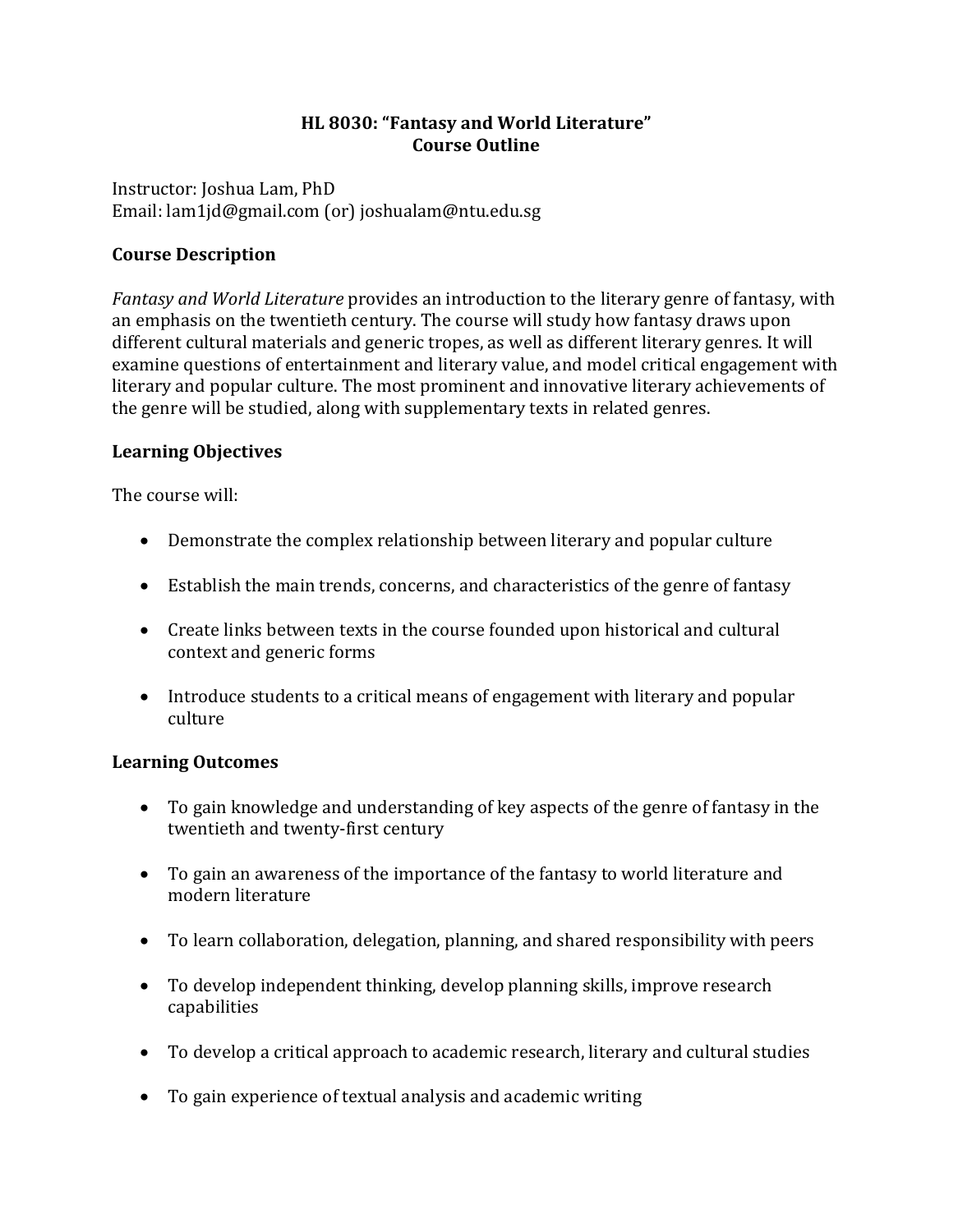#### **Student Assessment**

A) Mid-Term Project 50%

a. Group Presentation (15 minutes, 25%)

Each student will be assigned to a group, which will research a subject related to course content and develop a critical and creative presentation to the rest of the class.

b. Essay Response (750 words, 25%)

Each student will write an individual essay connecting the subject of their group presentation to course content, in response to an assigned essay prompt.

B) Final Exam (2 hours) 40%

Each student will sit an examination on the course themes and texts covered.

C) Class Participation 10%

Each student is expected to attend lectures, participate in class discussion and small group work, and contribute equally to the group presentation.

### **Content**

- Novels, short fiction, film, and a graphic novel in the fantasy genre
- Canonical and foundational fantasy texts
- Essays and criticism on the genre of fantasy and specific texts
- Historical and cultural context particularly mythology and folk tales from different cultures

### **Required Texts**

Delany, Samuel R. *Tales of Nevèrÿon* Divakaruni, Chitra Banerjee Divakaruni Le Guin, Ursula K. *A Wizard of Earthsea*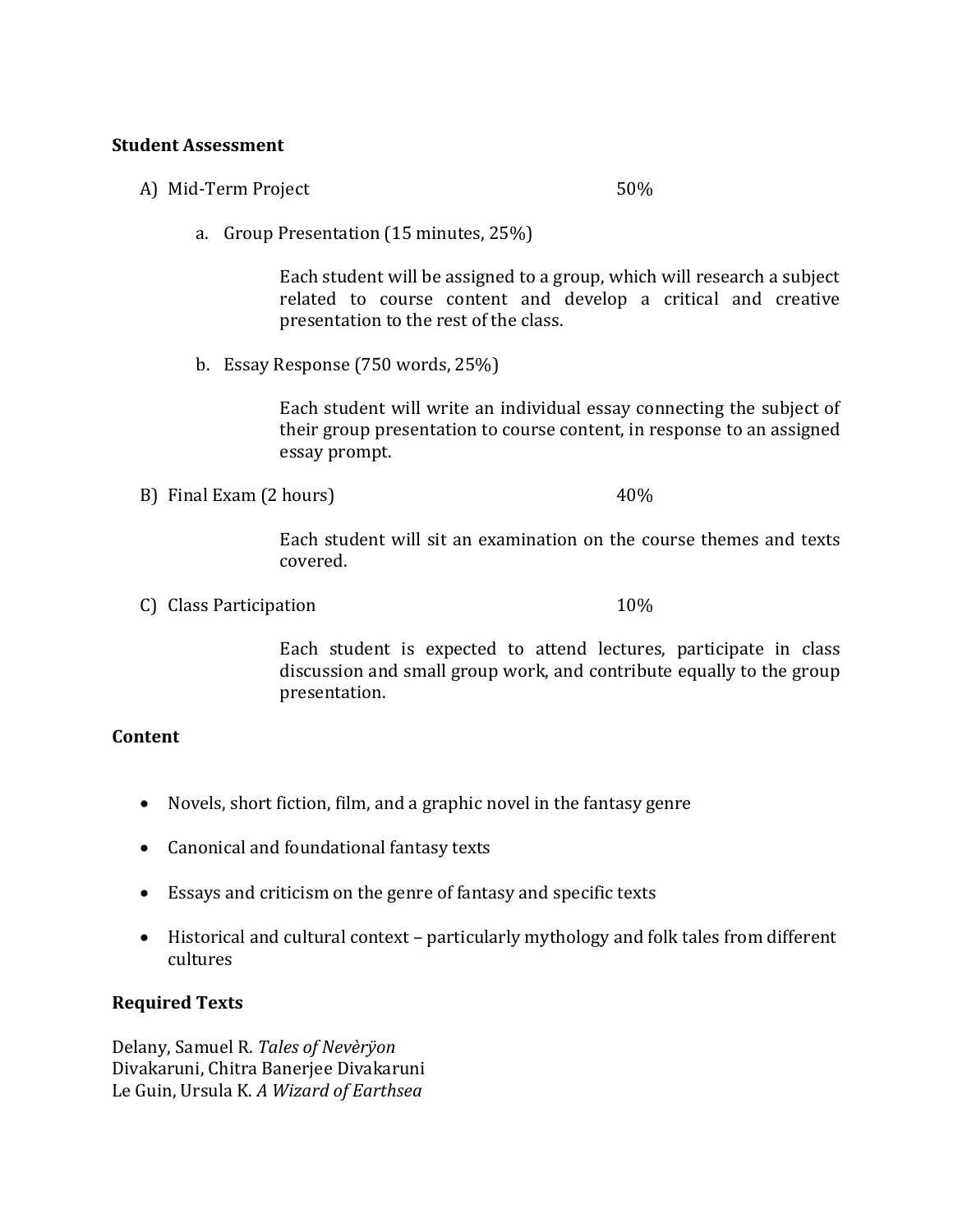Liu, Marjorie. *Monstress*, *Volume 1: Awakenings* Tolkien, J.R.R. *The Hobbit: Or, There and Back Again*

## **Films**

*Baahubali: The Beginning* (dir. S.S. Rajamouli, 2015) *Princess Mononoke* (dir. Hiyao Miyazaki, 1997) *Game of Thrones*, Season 1 (HBO)

## **Course Outline**

| S/N            | <b>Topic</b>                                                                                                   | <b>Lecture Hours</b> |
|----------------|----------------------------------------------------------------------------------------------------------------|----------------------|
| $\mathbf{1}$   | Week One: Introduction                                                                                         |                      |
|                | Myths, Legends, and Fairy Tales                                                                                | 3                    |
| $\overline{2}$ | Week Two: Arabian Fantasy & "Orientalism"                                                                      |                      |
|                | Selections from The Thousand Nights and One Night<br>(aka The Arabian Tales)<br>Short fiction by Saladin Ahmed | 3                    |
| 3              | Week Three: High Fantasy                                                                                       |                      |
|                | J.R.R. Tolkien, The Hobbit                                                                                     | 3                    |
| $\overline{4}$ | <b>Week Four: High Fantasy</b>                                                                                 |                      |
|                | J.R.R. Tolkien, The Hobbit                                                                                     | 3                    |
| 5              | Week Five: Modern Fantasy                                                                                      |                      |
|                | Ursula Le Guin, A Wizard of Earthsea                                                                           | 3                    |
| 6              | Week Six: Modern Fantasy                                                                                       |                      |
|                | Ursula Le Guin, A Wizard of Earthsea                                                                           | 3                    |
| 7              | Week Seven: Weird Tales & Pulp Fiction                                                                         |                      |
|                | Short fiction by Robert E. Howard, H.P. Lovecraft, Lord<br>Dunsany                                             | 3                    |
| 8              | Week Eight: Postmodern Revisions                                                                               |                      |
|                | Samuel R. Delany, Tales of Nevèrÿon                                                                            | 3                    |
| 9              | <b>Week Nine: Postmodern Revisions</b>                                                                         |                      |